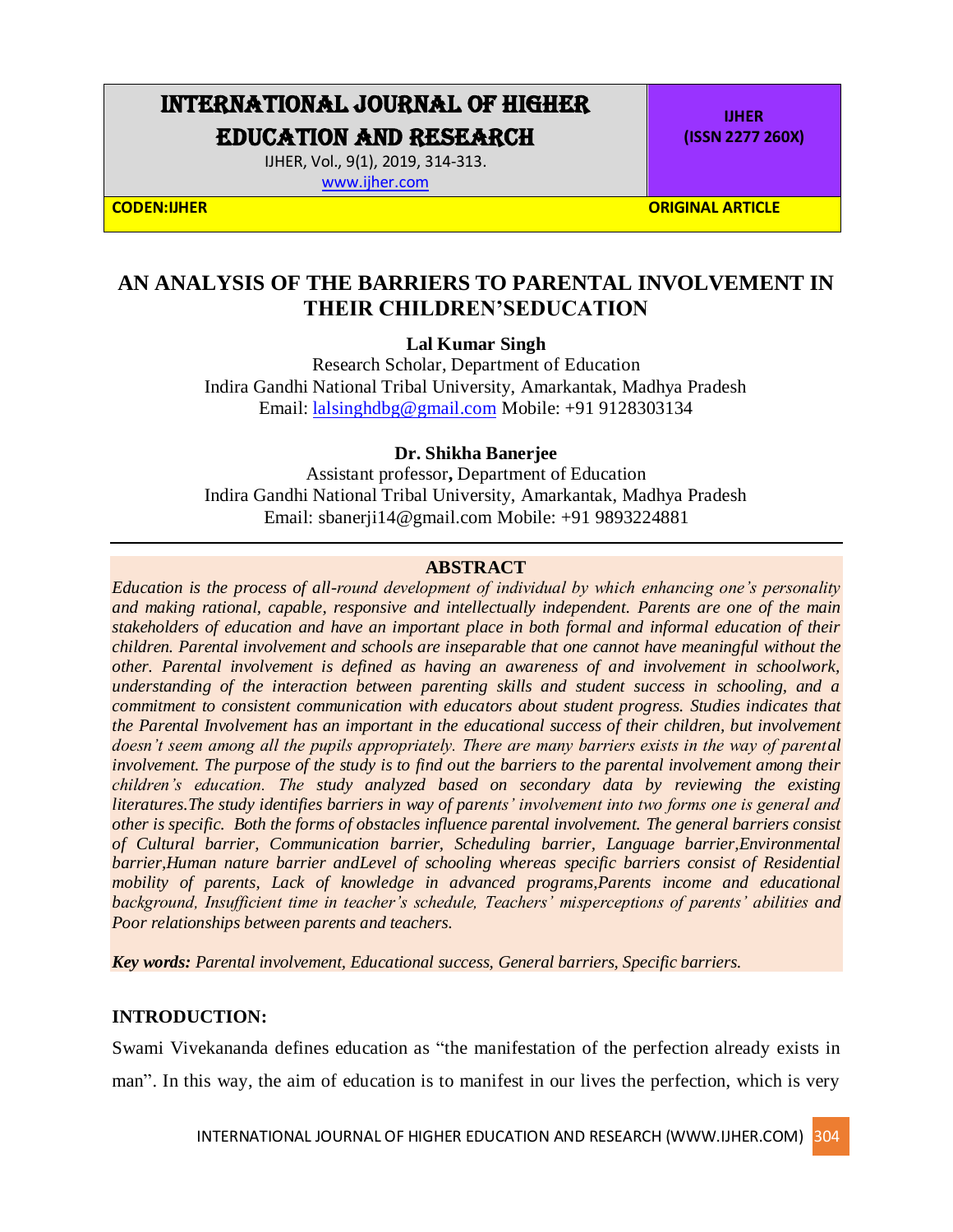nature of our inner self. This perfection is the realization of the infinite power which resides in everything and everywhere existence. Generally, the bases of formal education are teachers, students and parents. Parents have an important role in both formal and informal education of their children. Parenting is, of course, a universal phenomenon and parents' upbringingchildren all over the world. So far, it is also a historically and socially placedin practice (Skeekanth, 2010).The parents' aspirations for their children, along with parenting ideals and practices, differ across different time periods, national contexts, cultures beliefs and local contexts (England et al. 2004). There are various types of parent involvement in education as- ranging from encouraging, volunteering in home-based learning activities and financing for invigorating links between schools and community. Parental participation in school decision-making may be strengthened by including parents in school site councils, parent-teacher associations, and other committees (Epstein, 2005). Students are likely to become aware of family representation in school decisions. Parental involvementis expected to develop opportunities for inputfeelings of ownership, an understanding of policies, and a sense of connection with other families for the well-being of their children. Teachers are also aware of the role of parents' perspectives in policy development and likely become increasing their involvement(Epstein, 2005).

# **PARENTAL INVOLVEMENT:**

Parental involvement is defined as having anawareness of and involvement in schoolwork, understanding of the interactionbetween parenting skills and student success in schooling, and a commitment toconsistent communication with educators about student progress. ParentalInvolvement is important to the educational success of a young adolescent and yetgenerally declines when a child enters the middle grades (Epstein, 2005; Jackson & Andrews, 2004; Jackson & Davis, 2000). The term "parents"refers to biological parents, adoptive and stepparents, and primary caregivers (e.g.,grandmother, aunt, brother).Parental Involvement may be defined as the degree to which the parents arecommitted to him or her role as a parent and in the fostering of the optimal childdevelopment (Maccoby & Martin, 1983).Parental Involvement implies how the parents involve themselvesindeveloping the personality of the child. Involvement reflects parent's devotion andpositive attention to the child learning process and is also a way of facilitating both identificationand internalization of social values (Grolnick & Ryan 1987; Ryan, 1992).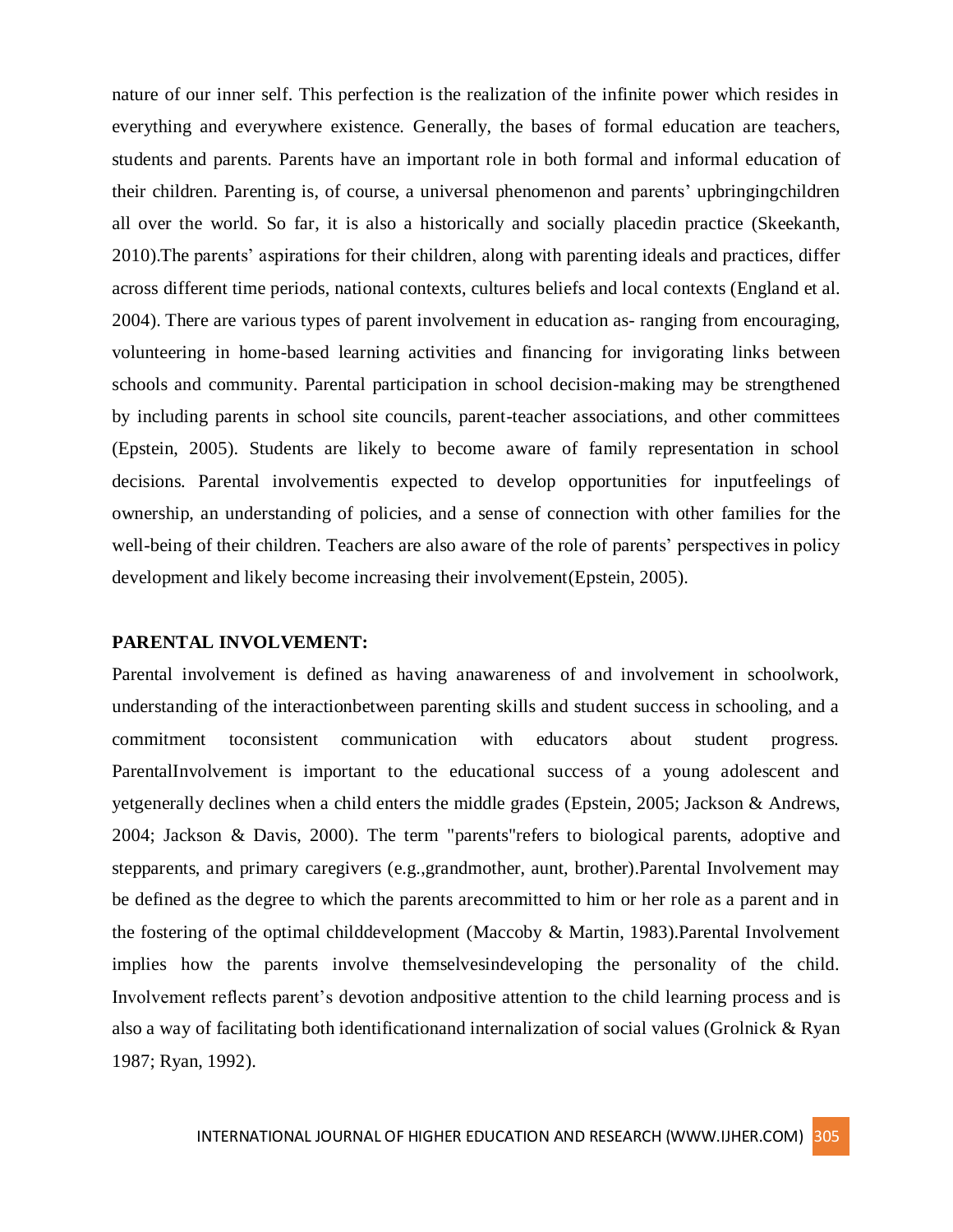#### **EFFECTIVENESS OF PARENTAL INVOLVEMENT:**

In the generalperception Parental involvement and schools areinseparable thatone cannot have impotence without the other. Indeed, research indicates astrong relationship between Parental involvement and student achievement (Hester, 1989).Parental involvement in their children's education has extensiveseen for its effectiveness in the child's academic achievement(Fan & Chen, 2001; Hill & Taylor, 2004; Jeynes, 2005;Pomerantz, Grolnick, & Price, 2005); Although the what extent towhich involvement helps in their children's achievement is till debatable (Pomerantz, 2007).Parental Involvement in child's education appears to be related with a range ofpositive outcomes for elementary school children with few behavioralproblems (Comer, 1994), less dropouts and more student achievement (Kolb,1984; Muller; 1993; Reynolds 1992; Stevenson & Baker 1987). Virtually every study from the very informal to the highly sophisticated confirms that parent involvement is significantly important in the education of children of all ages, from pre-primary to high school age and beyond. The parents can make a huge difference in children's reading ability, in their attitudes toward learning, in the development of socially responsible behaviors and values.

#### **REVIEW OF RELATED LITERATURE:**

Many parents encounter obstacles to in their children's education. Multiplebarriers exist related to parent involvement in their children's education includingschool constraints (Leitch &Tangri, 1988), mistrust of schools (Edwards &Young, 1992); miscommunication between parents and schools, lack of knowledgeabout subjects that they are learning about in school (Brock  $\&$ Beazlay, 1995;Finders & Lewis, 1994); and lack of understanding of how to be involved. Thesebarriers have been articulated parents related to their involvement in generaleducation.National Education Service Survey (2002) revealed several barriers thatprevent or deter parents from participating in their children's education.Six factors were foundinfluence the contributions of parents to the school: Vision andcommitment from school leaders, time and energy invested inbuilding relationships, the clear expectation that partnership wasin the child's best interests, a positive school culture including acommitment to inclusiveness of diversity, networking withcommunity groups, and effective communication strategies.Vincent and Martin (2000) separate barriers into three categories namely- (i)Human nature factors: Which include parent and teacher fear of failure, fear of criticism or fear of each other's differences. (ii)Communication factors: An inability to communicate a real need for parent support.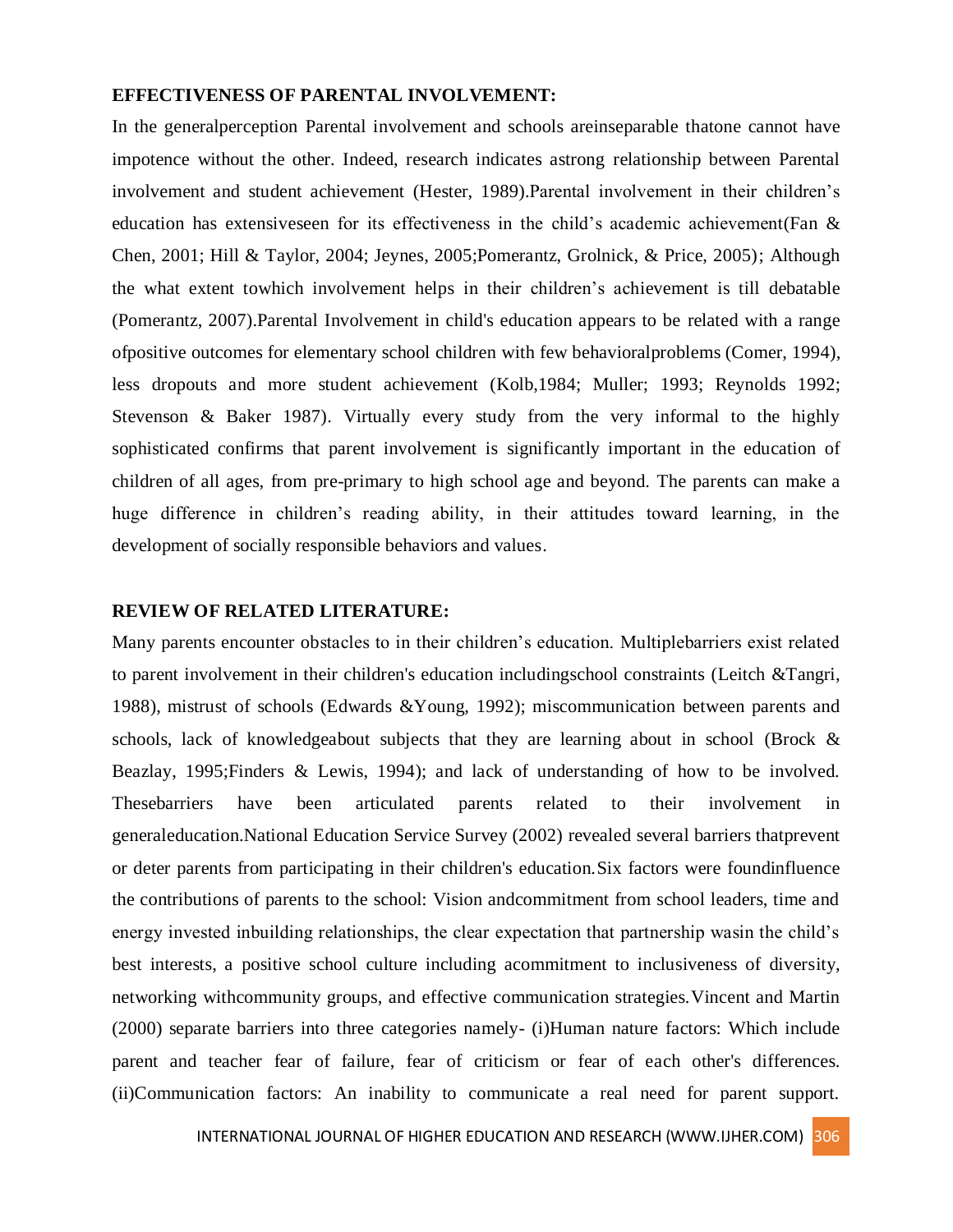(iii)External factors: Which include lack of time (on the part of both teachers and parents), personal problems, administrative policies, busy lifestyle. Stalker, Brunner, Maguire, and Mitchell (2009)conducted a study of parents with disabilities barriers and found positive actions by their children's schools to involve them in theirchildren's education.Perceptions of disabled parents were found to be the greatestbarrier to involvement in their children's education. Disabledparents involved in the study said they were often perceived aslacking parenting skills and often not consulted about policies orservices, and that schools oftendid not see it as their duty toinvolve disabled parents. While physical accessibility was anissue for some parents, the overwhelming majority spoke of theperceptions of the school and its staff as being the biggest barrier.Epstein (2005) emphasized that parents can't to be the expertise ofevery subjectstherefore, not all parents are equally involved in their child'sschooling, and these all reviews seekto clarify some of the barriers toparental involvement in their child's education.

# **OBJECTIVES OF THE STUDY:**

The purpose of this study is to analysisthe general and specific barriers to parental involvement in their children's education. The specific objectives of the study are following-

- $\triangleright$  To identify the general barriers to parental involvement in their children's educationby analyzingthe related existing literatures.
- $\triangleright$  Tofind out specific barriers to parental involvement in their children's education by analyzingthe related existing literatures.

# **RESEARCH METHODOLOGY:**

The study follows analytical methods based on secondary data by reviewing the previous literatures. The data has been collectedfrom various Journals, Research Articles, Magazines, Books, Books sections, Reports, Newspapers, Thesisetc. on barriers to parental involvement in their children's education.

#### **GENERAL BARRIERS TO PARENTAL INVOLVEMENT:**

As we know that, at present the importance of parent involvement in children's education has become widely recognized world over, much more attention has been focused on why parents are not more involved than they are.So, here is somegeneral barriers to parental involvement to theirchildren's education: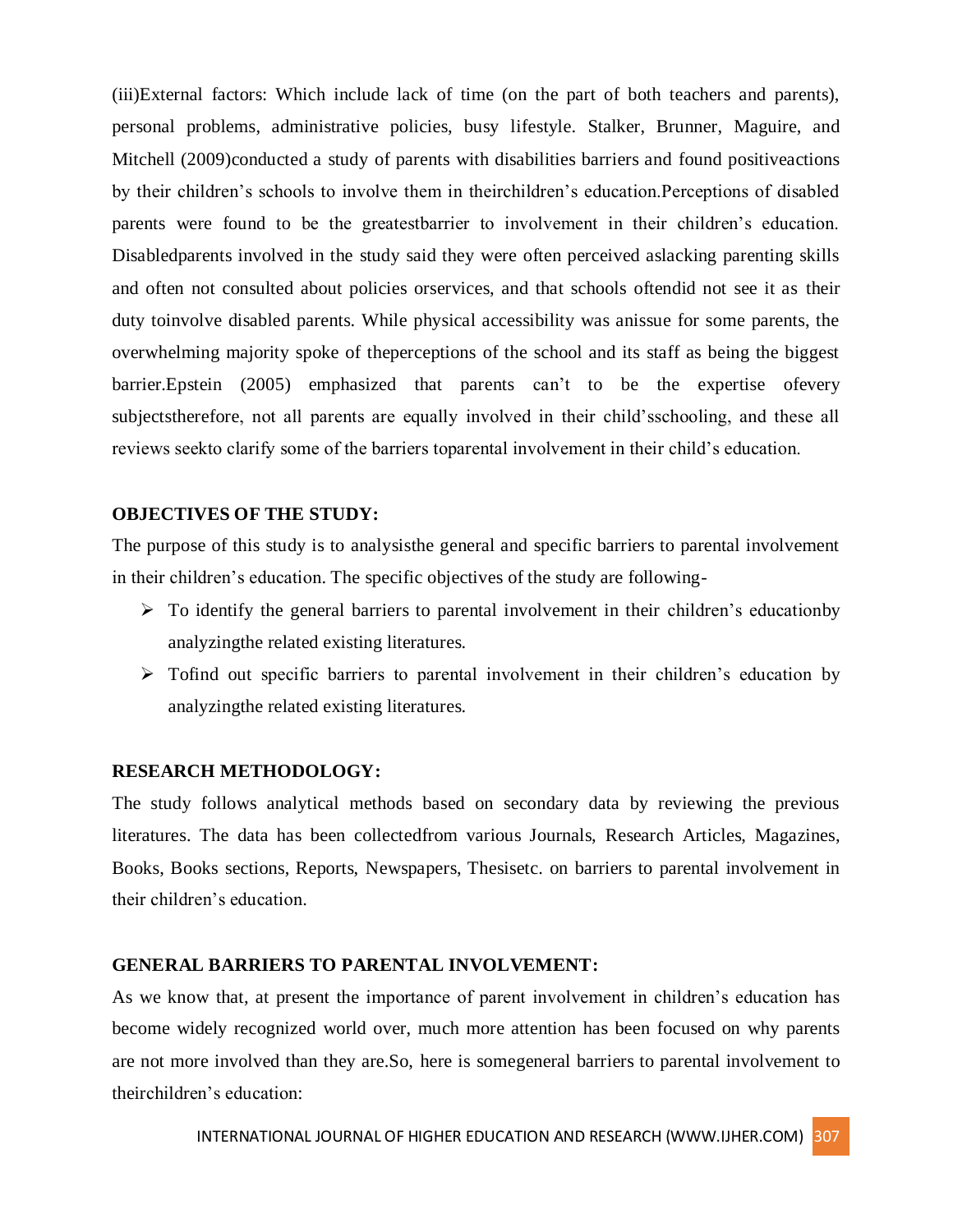**Cultural Barriers:** Diversity in culture has a greater impact on the parent's perception of where they fit into their child's education or not. Some cultures believe it to be disrespectful and feeling inferiority towards communication with teachers. In addition to parental roles, parental efficacy can be severely impacted by the language and education barriers present in culturally diverse families. Cultural differences define howeducation is valued in their society. In some cultures, parents may believe that they have onlyschool related responsibility and is simply ensuring their children go to school.These parents often have two or three jobs simply to make ends meet. Helpingwith homework or participating in activities supplementing the academic curriculum may not be a priority. Families that own their business may accept their children to grow into that career, therefore grades, and attendance and behavior issues may not be addressed in the family.

**Scheduling Barriers**: The realities of everyday life, such as work schedules, child care arrangements and home situations may prevent parent's from actively participating in their child's education. The parent's work scheduling creates a gap between their involvement in children' education related issues, so it isa reason for the absence or lack of responsiveness and developways to address the issue precluding Parental Involvement.

**Language Barriers:** The most common barrier to Parental involvement involves the most basic issue of communicating language. Most of the parents are fluent in local language in communicating. Parents for whom English or Hindi is not the primary language often miss opportunities to learn about important educational program because they do not understand the information shared through written communication, such as news, letters, or fliers.

**Environmental Barriers:** School environment is also barrier to Parental Involvement. The school environment is formal in nature and most of the parents don't know how to adjust in school's formal environment. So, it creates alienation among parents towards involvement. Whether the school's climate, warm inviting clean and secretaries are friendly and welcoming influences the parent's participation.

**Human nature Barriers:** Some of the parents are shy in nature and unable to talk with eye to eye contact with teachers. They feel inferior so, sometimes they faced communication gap which include parents and teachers to failure, fear of criticism or fear of each other's differences. If parents themselves had faced negative experience in their schooling life, they may already have formed a negative view of schools.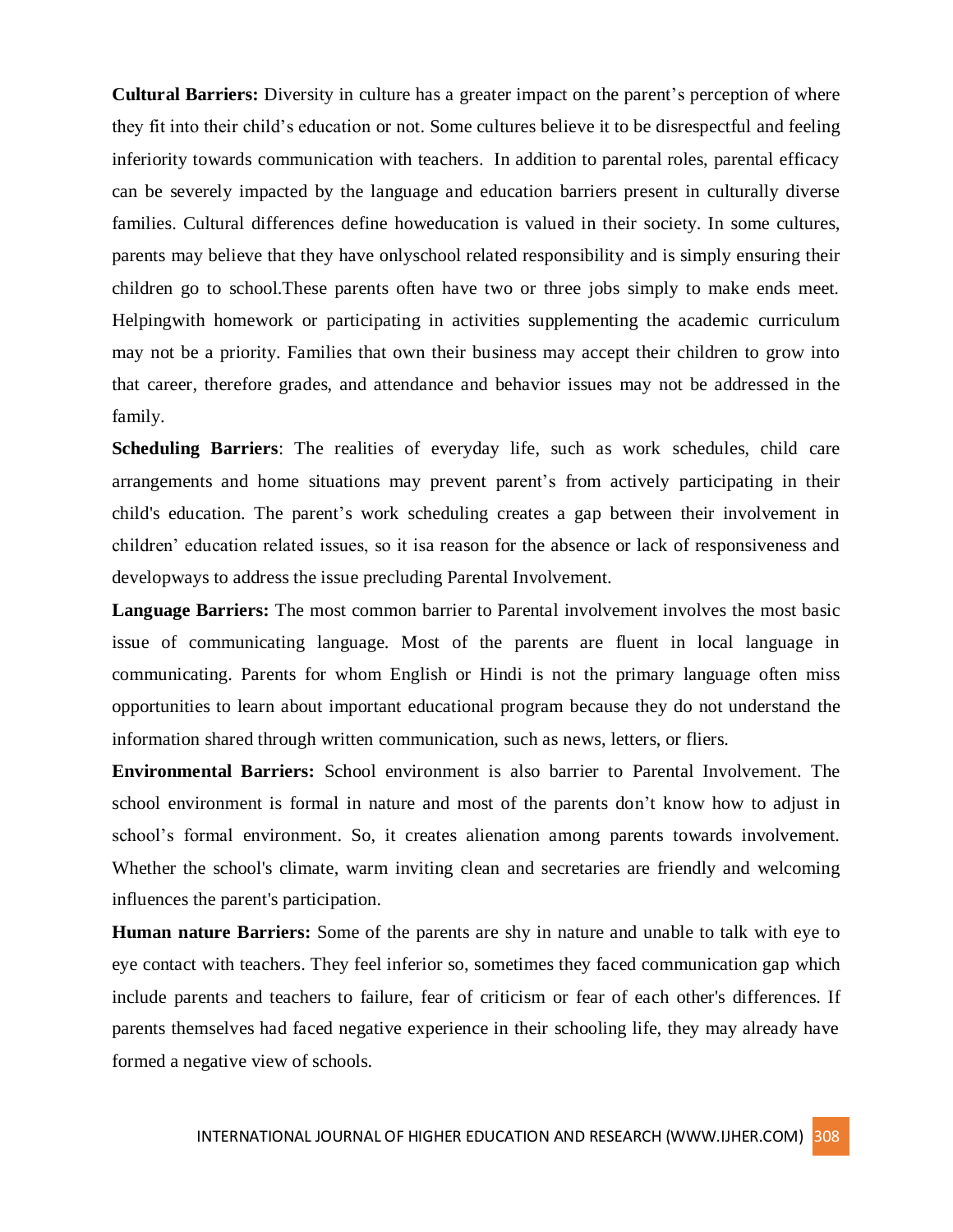**Communication Barriers**: Parents have an inability to communicate in real need situation for parents 'support. Generally, parents believed that, teachers use to speak in English or typical language, which they can't do properly. They don't know appropriately the subject domain which is needed for engaging in school or home-based activities and don't have high expertise in their respective domains. So, parents are unable to express all related issues to them with free heart.

Level of schooling: It seems that there is more parent involvement at primary level but less at the upper primary, secondary and senior secondary school levels, as adolescents strive for greater autonomy and separation from their parents and parents think that their children have mature to think or work independently. Families often live further from the school their child attends and are less able to spend time there.

# **SPECIFIC BARRIERS TO PARENTAL INVOLVEMENT:**

**Residential Mobility**: Some urban areas have low rates of home ownership. Families that rent tend to move around a lot more, which makes it harder to build relationships between families and school staff.

**Lack of Knowledge in Advanced Programs**: It is estimated that 90 percent of school students have interested in advanced learning but, they do not have proper knowledge to operate it like, computer, internet, iPad etc. they need guidance for it, in this case the parents are unable to help their children, so that they become lacking in it.

**Parents Income and Educational Background:** According to census report 2011 there are total 118.7 million farmers in India. According to Department of Indian statistics survey that 54% of Indian population is involved in agriculture and they are almost illiterate, and their family incomes are also very low which comes under BPL category. This influence in involvement in their children's education.

**Insufficient time in teacher's schedule:** Teaches have already a constricted work schedule in school. Teachers often see working on family involvement as a task added to an already long list of responsibilities. So, teachers perceive the parental involvement as extra Borden work, which influences on the involvement.

**Teachers' misperceptions of parents' abilities**: Some teachers believe parents can't help their children because they have limited educational backgrounds themselves; however, many poorly educated families support learning by talking with their children about school, monitoring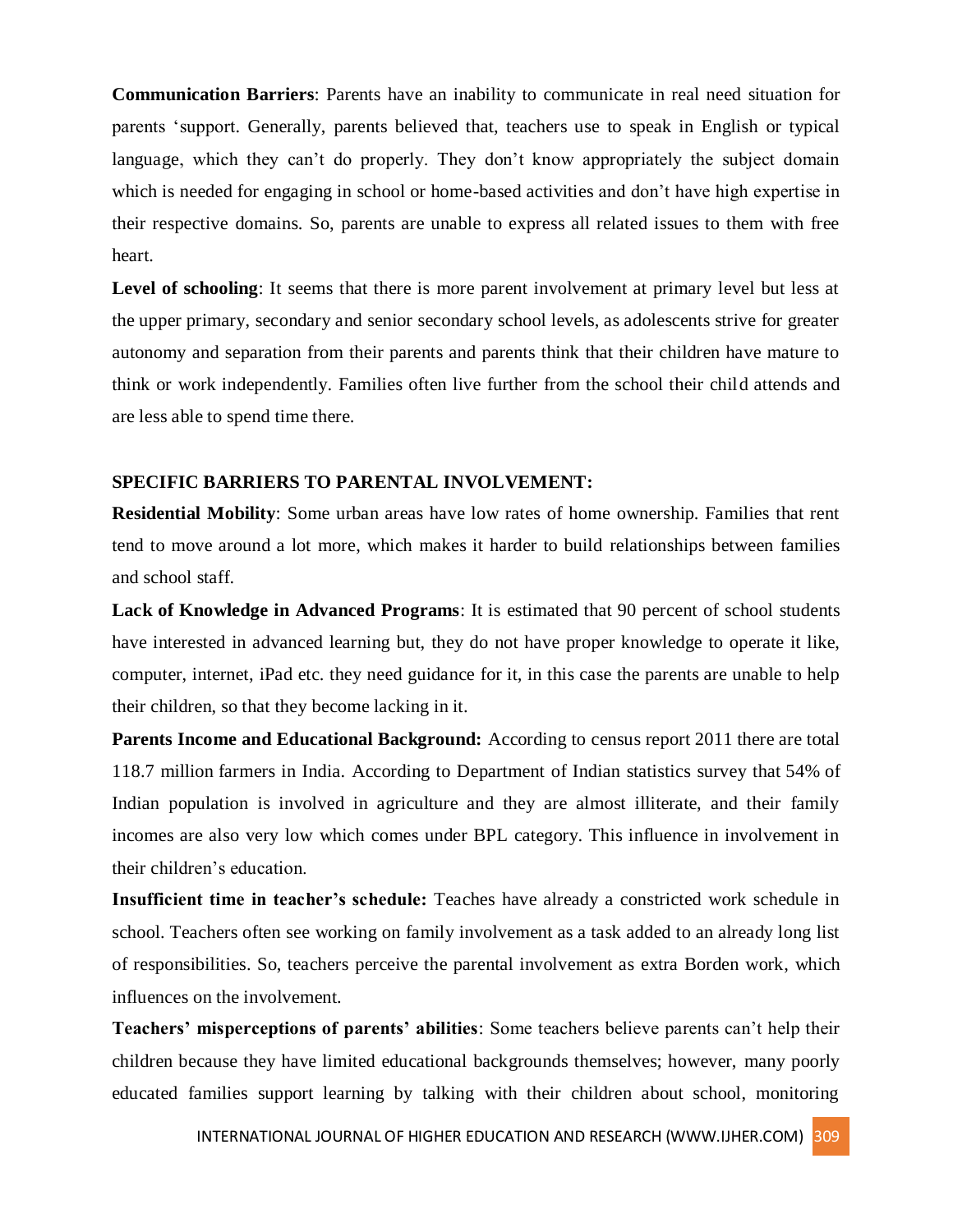homework, and making it clear that education is important and that they expect their children to do well in school.

**Poor relationships between parents and teachers**: Parent and teacher focus groups conducted around the country as part of the Parents as School Partners research project, identified common areas of conflict between parents and teachers. Parents felt that teachers waited too long before telling them about a problem and that they only heard from teachers when there was bad news. Most parents felt they didn't have easy or ongoing access to their children's teachers and that teachers blamed parents when children had problems in school.

#### **CONCLUSION:**

Mostly studies agreed that school-based parental involvement in children's education had a generally positive outcome for student's achievement. However, while most indicated that it was school policy that needed to change in order to involve more parentsand school policy means nothing unless it is backed up by action on the school's part to include parents and make them feel that their contributions are worthwhile. If parents themselves had faced negative experience in their schooling life, they may already have formed a negative view ofschools. Thistype of parents may view their children's school as hostile territory. The barriers in way of parents' involvement seems into two forms one is general and other is specific. Boththe forms of obstacles influence parental involvement. It is the teacher and administrators who can play a lead role in helping parents overcoming these obstacles. By opening communication and developing an open-door policy, parents will feel more welcome participation as stakeholder. Teachers also need to overcome their own assumptions about parents and help to foster an alliance with parents.

#### **REFERENCES**

- Benner, A., & Mistry, R. (2007). Congruence of mother and teacher of educational expectations and low-income youth's academic cometance. *Journal of Educational Psychology, 99*(1), 140-153.
- Brock, R., & Beazlay, E. (1995). Using the health belief model to explain parents' participation in adolescents' at home sexuality education activities. *Journal of School Health*(34), 124- 128.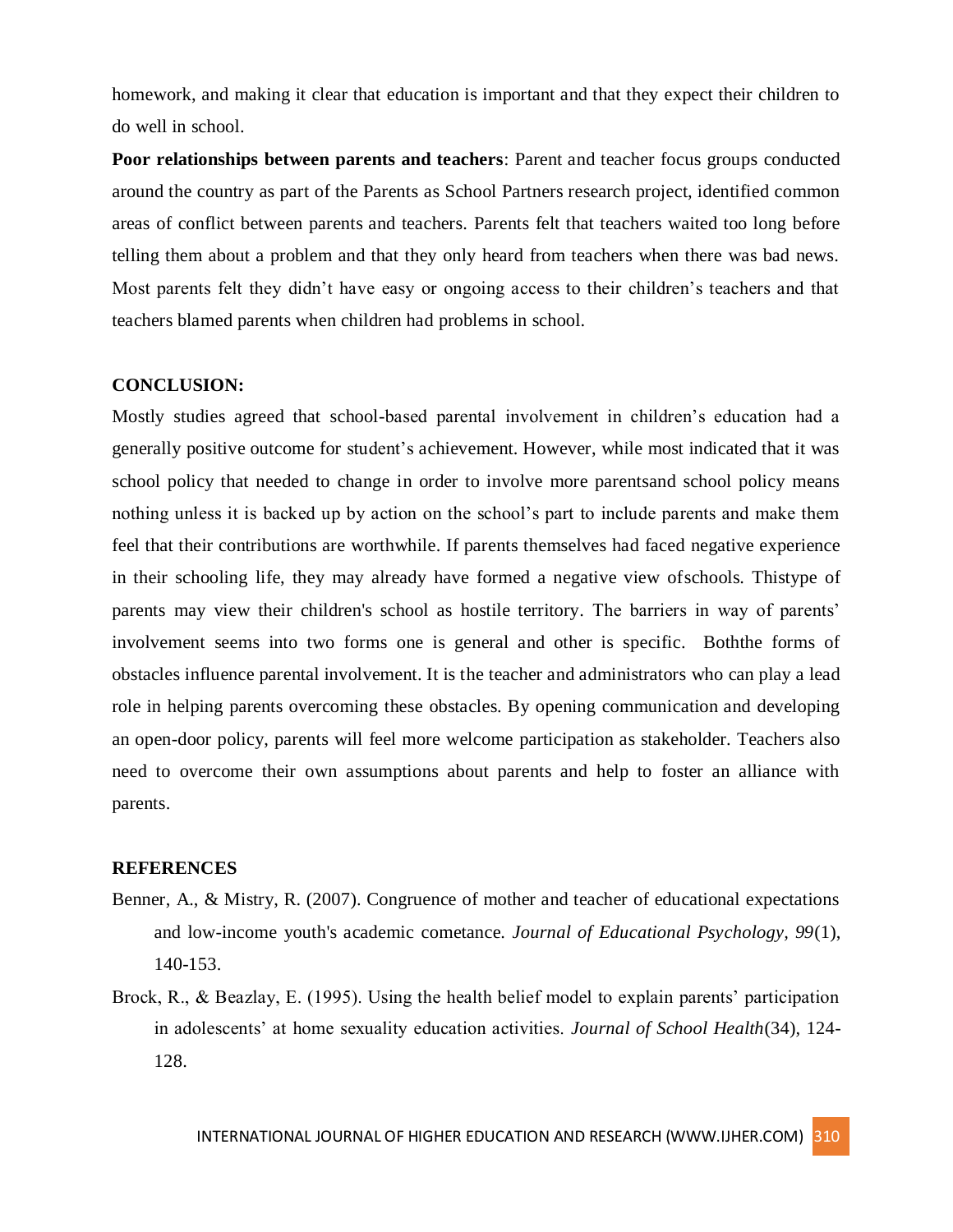Collions, W. A. (1990). Parent-child relationships in the trensition to adolescence: Continuity and change in interaction, affect and cognition. *The Journal of Psychology, 19*(3), 707-715.

Comer, J. (1994). Parents participation in schools. *Phi Delta Kappan*, 226-244.

- Dornsbusch, S., Ritter, P., Roberts, D., & Fraleigh, M. (1987). The relation of parenting style to adolescent school performance. *Psychology of Child Development, 58*(7), 1244-1257.
- Edwards, K., & Young, M. (1992). The effect of parental involvement on academic achievement in elementary urban schools. *ERIC*, 328-31.
- England, M. M., Luckner, A. E., Whalay, G. J., & Egeland, B. (2004). Children's achievement in early elementry school: Longitudinal effects of parental involvement, expectations and quality assistance. *Journal of Educational Psychology, 96*(04), 723-730.
- Epstein, J. L. (2005). *School-initiated family and community partnerships.* Westerville: National Middle School.
- Fan, W., & Williams, C. M. (2010, January). The effects of parental involvement on students' academic self-efficiency, engagement and intrinsic motivation. *Routledge, 30*(01), 53-74.
- Fan, X., & Chen, M. (2001). Parental involvement and students' academic achievement: A metaanalysis. *Educational Psychology Educational Psychology*(13), 1-22.
- Finders, M., & Lewis, A. (1994). Why some parents don't come to school. *Educational Leaadership*(51), 50-60.
- Green, C. L., Walker, J. M., Dempsy, K. V., & Sweller, H. M. (2007). Parenrs' motivation for involvement in children's education: An empirical test of a theoritical model of parental involvement. *Journal Of Educational Psychology, 99*(03), 532-544.
- Grolnick, R., & Ryan, S. (1987). Origins and pawns in the classroom. Self report and projective assessments of individual differences in children's perceptions. *Journal of Personality and Social Psychology*(50, ), 550-558.
- Hester, H. (1989). Start at home to improve home-school relations. *NASSP Bulletin*(73), 23-27.
- Hill, N. E., & Taylor, L. C. (2004). Parental school involvement and children's academic achievement: Pragmatics and issues. *Current Directions in Psychological Science*(13, ), 161-164.
- Hornby, G., & Leen, R. (2001, February). Barriars to parental involvement in education: An explanatory Model. *Educational Review, Routledge, 63*(01), 37-52.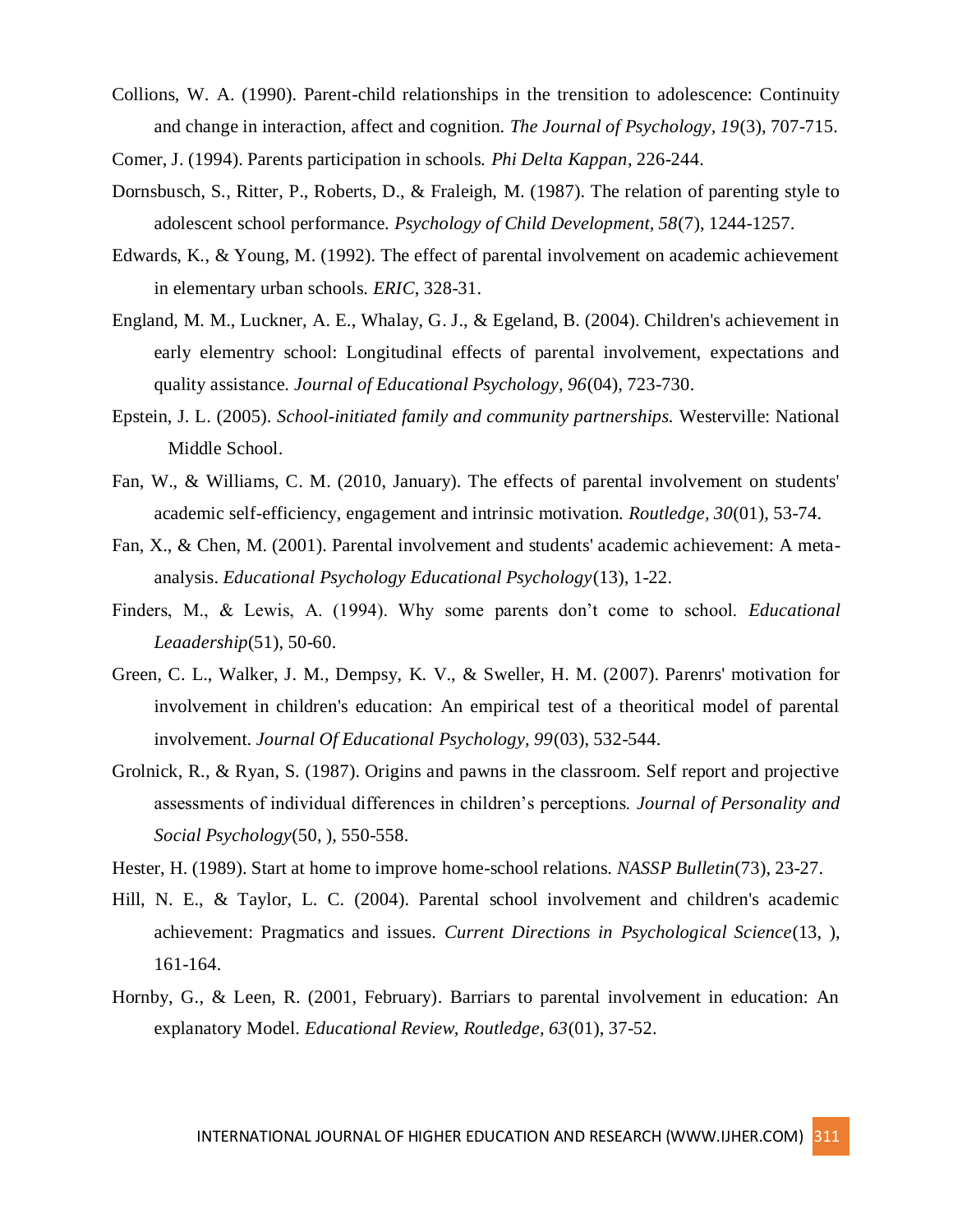- Humphrey-Taylor, H. (2015). Barriers to parental involvement in their children's education. *Journal of Initial Teacher Inquiry, I*, 67-70. Retrieved from http://hdl.handle.net/10092/11458
- Jackson, A. W., & Andrews, P. G. (2004). *Making the most of middle school: A field guide for parents and others.* New York: Teachers College Press.
- Jackson, A., & G., D. P. (2000). *Turning points 2000: Educating adolescents in the 21st century.* New York: Teachers College Press.
- Jaiswal, S. K., & Choudhuri, R. (2017, June). A review of relationship between parental involvement and students' academic performance. *The International Journal of Indian Psychology, 04*(03), 99-107. doi:18.10.052/20170403
- Jeynes, W. H. (2003). The effects of parental involvement on minority children's acadimic achievement. *Education and Urban Society, 35*(02), 202-218. doi:10.117710013124502239392
- Kolb, D. (1984). *Experiential learning: Experience as the source of learning and development.* Englewood Cliffs: NJ, Prentice-Hall.
- Leitch, L., & Tangri, S. (1998). Barriers to home-school collaboration. *Educational Horizons*(66), 70-74.
- Lopez, G. R., Scribner, J. D., & Mahitivanichcha, K. (2001). Redefining parental involvement: Lessons from high-performing migrant-impacted schools. *American Educational Research Journal, 38*(02), 253-288. doi:10.3102/00028312338002253
- Maccoby, R. L., & Martin, P. (1983). Socialization in the context of the family parent-child interaction: Socialization, personality and social development. In *Handbook of Child Psychology* (Vol. IV, pp. 1-102). New York: Wiley.
- Muller, C. (1995). Maternal employment, parent involvement and mathematics achievement among adolescents. *Journal of Marriage & the Family, I*(57), 95-100.
- Muola, J. (2010). A study of the relationship between academic achievement, motivation and home environment among standard eight grade pupils in Machakos. *Educatinal Research and Reviews, 5*(5), 213-217.
- National Education Service Survey. (2002). *Parent involvement in children's education: Efforts by public elementary schools.* Washington, DC: USA: Department of Education.